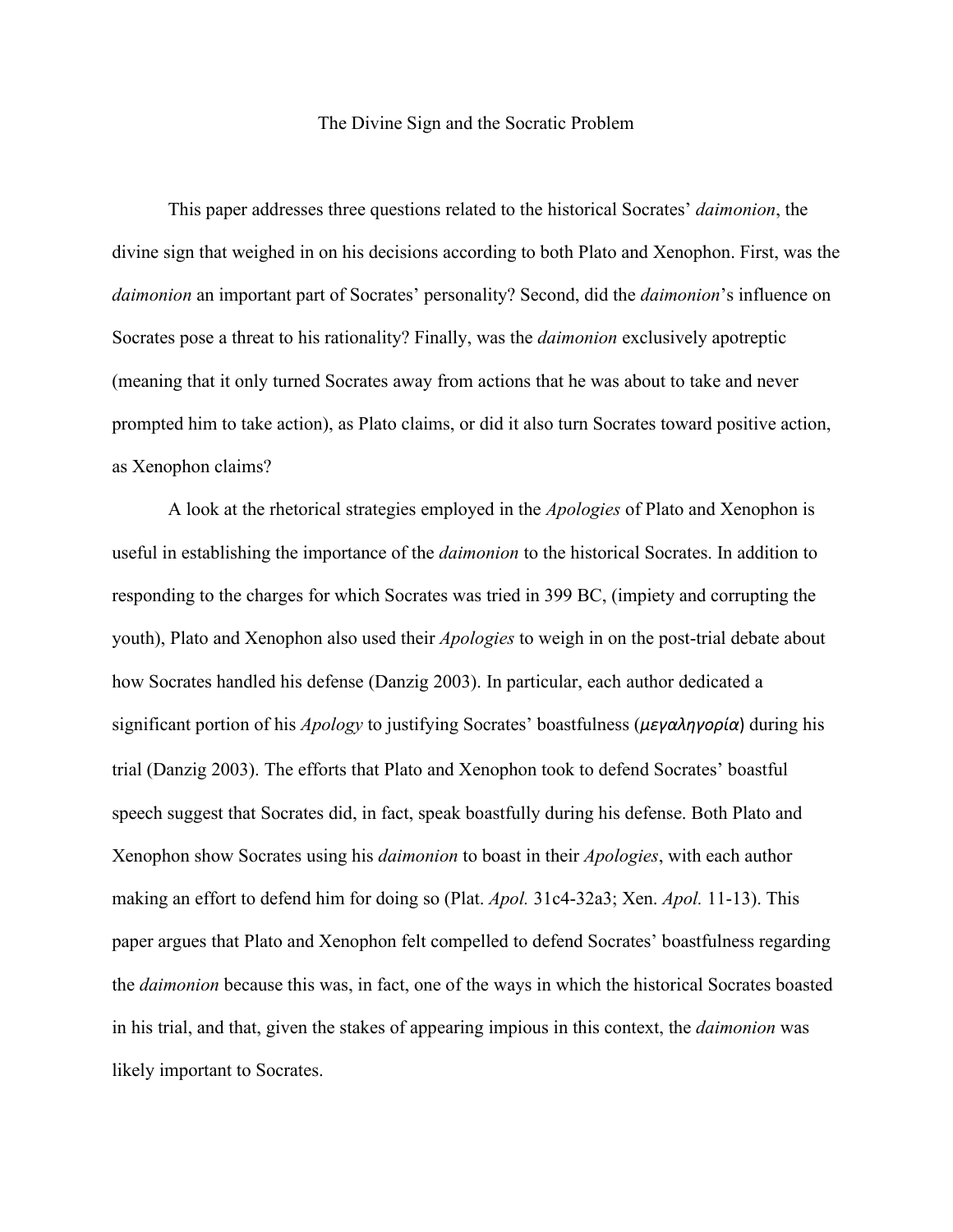Although Plato and Xenophon unequivocally depict Socrates as claiming to possess a divine sign that guided his actions, many interpreters put a great deal of effort into qualifying and downplaying the role of the *daimonion* in Socrates' decision-making, largely because of the perception that being too heavily influenced by a divine force would conflict with Socrates' apparent commitment to make decisions based solely on reason (e.g., Vlastos 1991, 157; Brickhouse and Smith 2005, 43; Senn 2012, 10). However, the idea that Socrates commits himself to act on reason alone is based on a misreading of *Crito* 46b4-6. In addition, the tendency to assume that Plato's early dialogues hold the key to the Socratic problem has contributed to a tendency to dismiss Xenophon's Socratic writings. Yet Xenophon's discussion of the separate realms of human knowledge and divine revelation at *Mem.* 1.1.6-9 provides a useful and culturally relevant framework for analyzing Socrates' relationship to his divine sign. By explaining the widespread misreading of *Crito* 46b4-6 and by providing an overview of *Mem.*  1.1.6-9, this paper shows that the perceived conflict between Socrates' commitment to reason and his obedience to the *daimonion* is a false problem.

When it comes to how the *daimonion* functions, Plato and Xenophon explicitly disagree. For Plato, the *daimonion* is exclusively apotreptic, meaning that it only turns Socrates away from, and never toward, action (Plat. *Apol.* 31c8-d4.). For Xenophon, the *daimonion* is both apotreptic and protreptic, and thus it also turns Socrates toward action (Xen. *Apol.* 12; *Mem.*  1.1.4; *Mem.* 4.8.1). When considering which of the two descriptions may be more historically accurate, recent scholarship tends to assume that Plato's version is more plausible than Xenophon's (e.g., Nussbaum 1985; Vlastos 1991; McPherran 2005). There is good reason to doubt this, however. This paper proposes that Plato's *daimonion* functions in a way that fits so